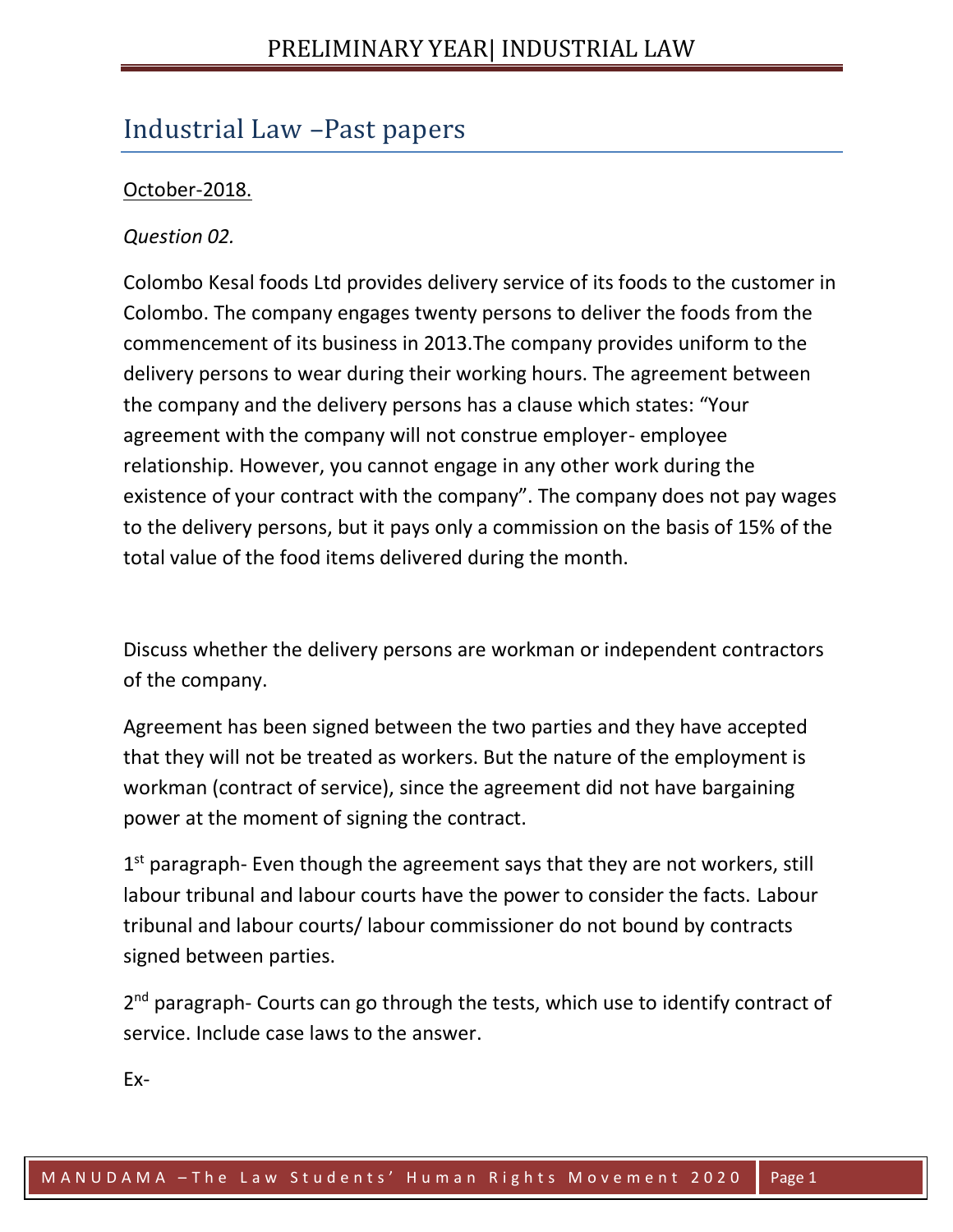- ✓ control test **Yewens vs. Noakes Ready Mixed Concrete vs. Minister of Pensions.**
- ✓ Integration Test **– Perera vs. Marikar Bawa.**
- 3<sup>rd</sup> paragraph Apply the tests to the facts.
	- ❖ Control test- Employees wear a uniform, cannot engage in any other work during the existence of the contract.
	- ❖ Integration test- Without delivering the food the business cannot be done.
	- ❖ Economic Reality Test- Delivery persons do not face for a risk of loss.

4<sup>th</sup> paragraph- Conclusion is delivery persons are not individual contractors but workers for the company.

Structure for an answer of a problem question.

- ➢ *Issue*
- ➢ *Principles*
- ➢ *Application*
- ➢ *Conclusion.*

## Past paper Questions on Contract of Employment and Tests.

- $\circ$  2019 October 02<sup>nd</sup> QUESTION
- 2018 October -02<sup>nd</sup>QUESTION
- O 2018 April 02nd QUESTION
- 2017 October-02<sup>nd</sup> QUESTION
- 2017 April-02<sup>nd</sup> QUESTION

### **APRIL 2019**

### **02ND QUESTION**

Hudson Hospital employs Ram as a cleaner with effect from 01-01-2012. The Management of the Hospital has given the designation as casual workman to Ram. The Hospital has not given any appointment letter to Ram. He attends for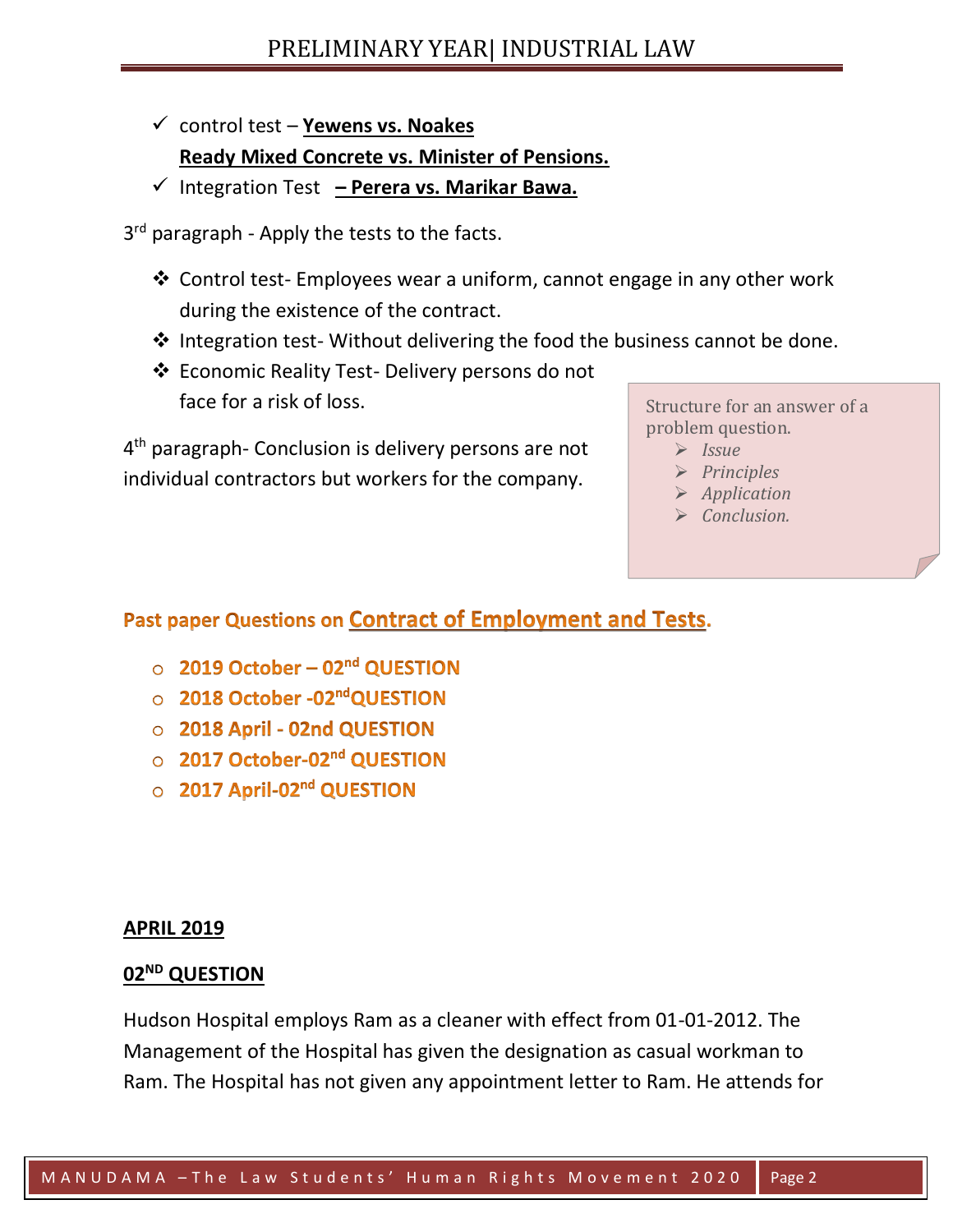# PRELIMINARY YEAR| INDUSTRIAL LAW

work six days in a week according to the work- schedule prepared by the Registrar of the Hospital. His daily wages are Rs.900/= for a day, and the wages are paid once in two weeks according to the number of days he works during the two weeks. Ram wishes to know whether he is a casual workman or a permanent workman. Advise him. (16 marks)

1<sup>st</sup> paragraph - The issue in this given scenario is whether the person is a casual or permanent workman. Even though the company has given the designation of casual workman, labour courts and commissioner can look into the facts while disregarding the designation. (Letter of appointment is not mandatory.)

02<sup>nd</sup> paragraph- The following should be considered to decide whether the person is a permanent workman or casual workman.

- Nature of the employment
- Period of employment
- Regular or irregular employment
- Mode of payment.

3<sup>rd</sup> paragraph- Apply the above factors to the given scenario.

- Nature of the employment- permanent as cleaner is always required.
- Period of employment- 6 years
- Regular/irregular regular
- Mode of payment Received wages every 2 weeks.

4<sup>th</sup> paragraph- Case law and the conclusion.

Case law;

- o **All Ceylon commercial and industrial workers union vs Peiris**.
- o **Superintendent of Pussella Planation vs. Sri Lanka Nidahas Sewaka Sangamaya.**

Conclusion; Ram is a permanent workman